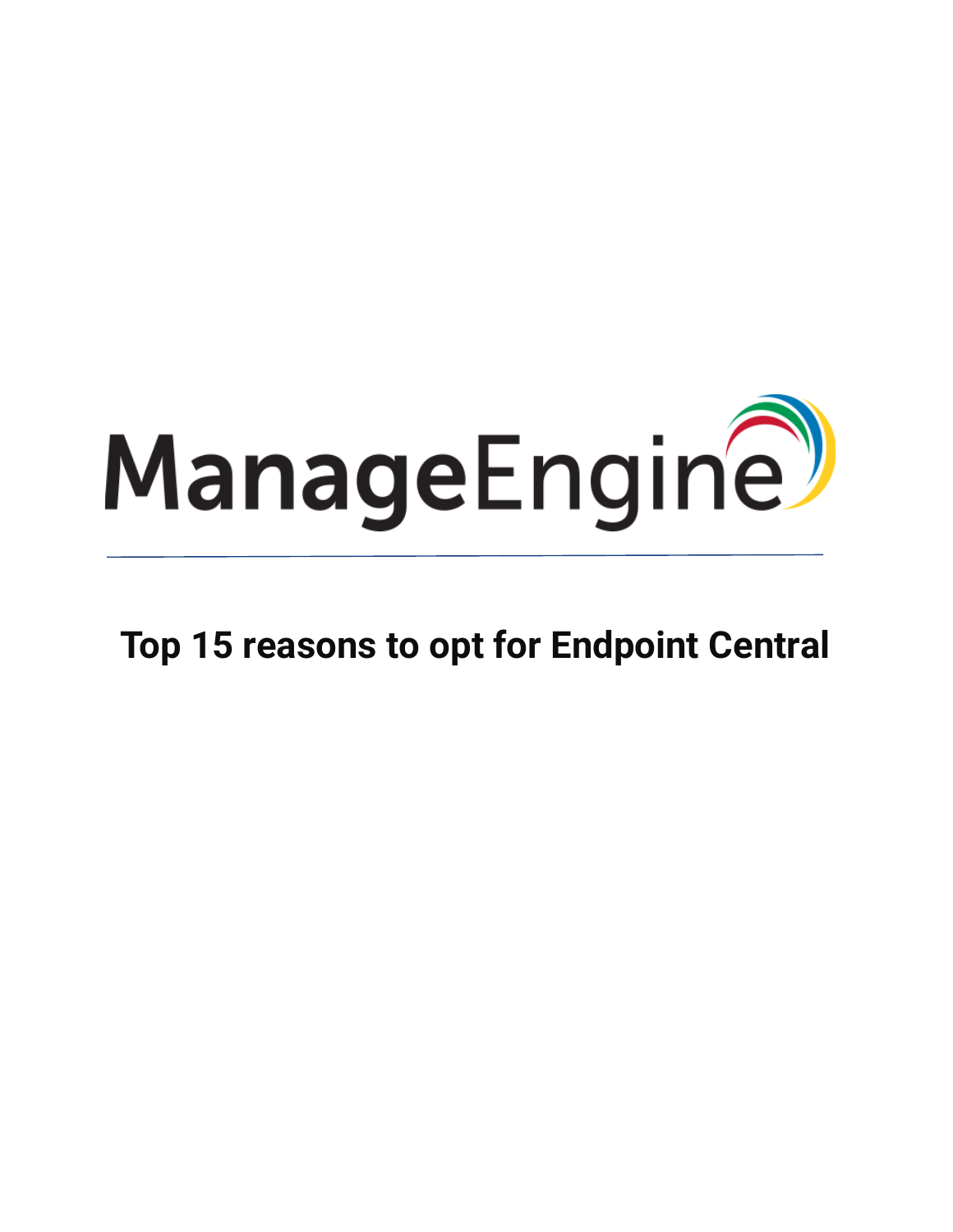## **Why opt for ManageEngine Endpoint Central**

Endpoint Central is an Unified Endpoint Management and Security solution giving you 360 degree and 24\*7 protection for the endpoint devices. Endpoint Central helps in managing

servers, laptops, desktops, smartphones, and tablets from a central location. Endpoint Central supports diverse OS flavors like Windows, Mac, Linux, Windows Server OS, Android, iOS, Windows mobile OS, ChromeOS and tvOS.

Using Endpoint Central, one can

- predominantly secure the network from cyber attacks
- exercise overall control over the devices (including those which move out of the network periodically)
- define and maintain a standard across all the devices
- reduce the number of technicians, wastage of technician hours, and IT resources
- ensure deployment of resources and seamless workflow

With over 15 years of expertise in the IT management industry, ManageEngine Endpoint Central has understood the needs in the market, and developed the product to defend cyber-threats. Hence here are top 15 reasons to help understand why Endpoint Central is unique and on top of the endpoint management ladder.

- 1. Endpoint Central enables you to manage any device in your network **from anywhere at any instant** with the most minimalistic and easy-to-use UI.
- 2. Endpoint Central is **compliant with major regulations** like GDPR, PCI, CIS, ISO, VPAT, HIPAA and RBI compliance.
- 3. **Network-neutral architecture** enables administrators to manage endpoints across Local Area Network, Wide Area Network, endpoints in Demilitarized Zone, and even closed network environment. Endpoints in different network environments like Windows Active Directory, Windows Workgroups, or Novell eDirectory are also supported.
- 4. Endpoint Central enables **complete PC life cycle management** and management of on-the-go devices. The overall view of the network endpoints is given in the product dashboard.
- 5. Provides complete end-to-end patching solution for **Windows and other third party applications**. From detecting network vulnerabilities, testing and approving missing patches, to proceed with immediate patching solutions or **completely**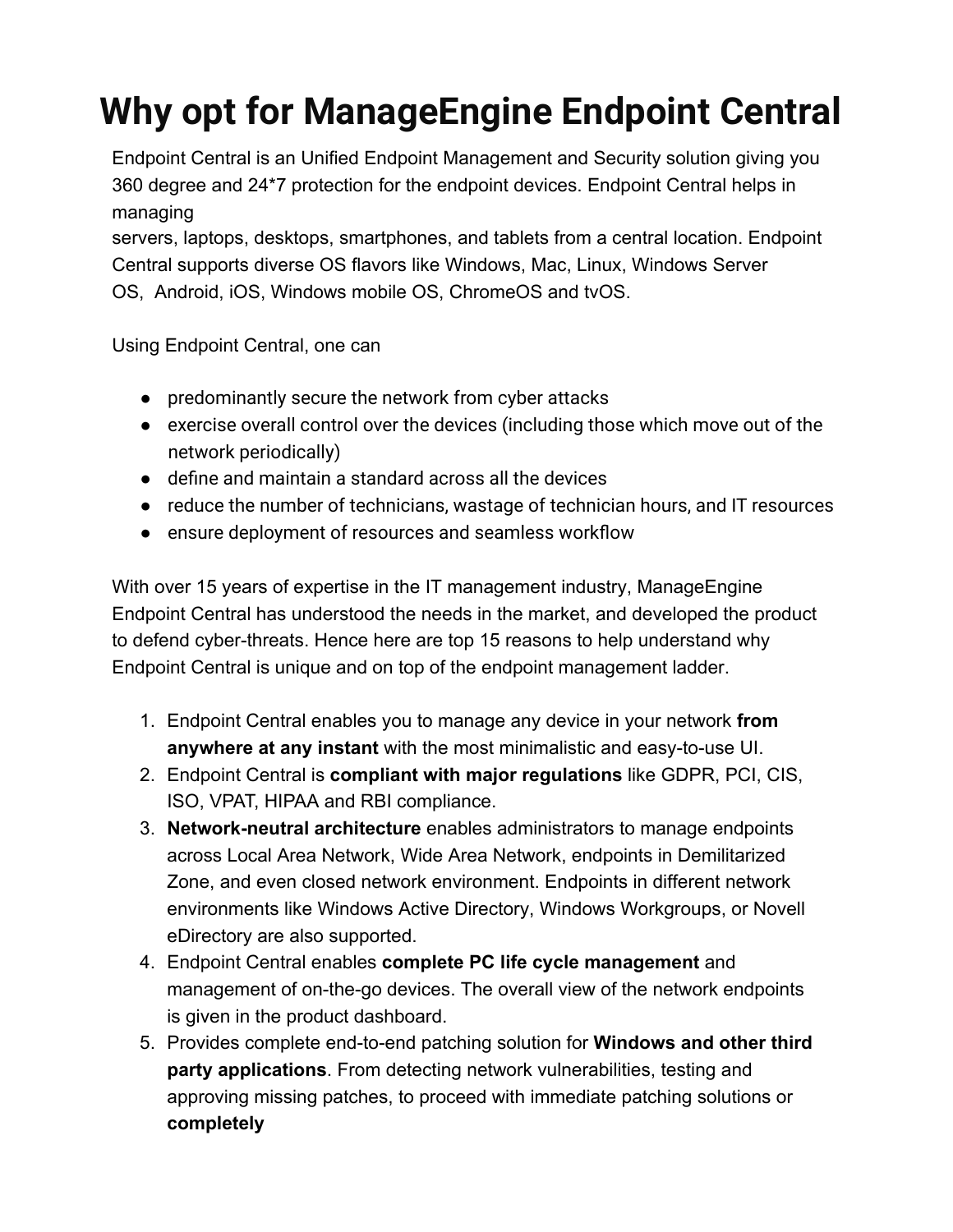**automate the patching process**, Endpoint Central provides a comprehensive patching solution.

- 6. Over **50+ configurations and 200+ scripts across Windows, Mac and Linux** are available for the end-user to proceed with efficient device management.
- 7. With **6000+ predefined templates** available to deploy applications, software deployment is made simple with easily customization capabilities. The **Self-Service Portal feature** allows the end-user to choose to either install or uninstall the required application.
- 8. The **network assets will be continuously monitored** through the data obtained by Inventory and file scan in Endpoint Central. The Enterprise can also **monitor the software usage in the network and block applications** whose usage is prohibited in the particular devices. The **secure USB feature** will allow one to keep a look on the portable storage devices.
- 9. To help the end-user and to resolve help-desk tickets which require technician support, one can use the **in-built remote control tool**. Loaded with functionalities like **screen recording, voice and video call facilities, multi-technician support, and remote file transfer**. Endpoint Central paves a way for remote troubleshooting and seamless management.
- 10.Endpoint Central **can be integrated with prominent help-desk products** like ServiceDesk Plus, ServiceDesk Plus Cloud, Jira, Zendesk, ServiceNow and Spiceworks to make the IT admin have transparent view of data across products. Other integration like Asset Explorer, Analytics Plus and Browser Security Plus is also supported by Endpoint Central.
- 11.Endpoint Central can **image and deploy OS** for a new machine through the OS deployment feature. In the current trend, Enterprises are looking for standalone OS deployment products to help in the **Windows 7 to Windows 10 migration** process. Customized deployment templates, hardware independent templates, and flexible boot options enable convenient OS deployment in Enterprises.
- 12.Endpoint Central supports **modern management for Windows 10 and Mac**  devices.
- 13.Endpoint Central has over **100+ out-of-the-box reports** which will provide detailed insights on the actions performed in the endpoints. Custom reports can also be generated according to one's needs and preferences.
- 14.An IT admin with the **Endpoint Central mobile app** can manage all the endpoints from across the globe. One can deploy critical patches, obtain complete hardware and software reports and even take remote control of the endpoints in the network. **Zia, the virtual assistant** in Endpoint Central can carry out all your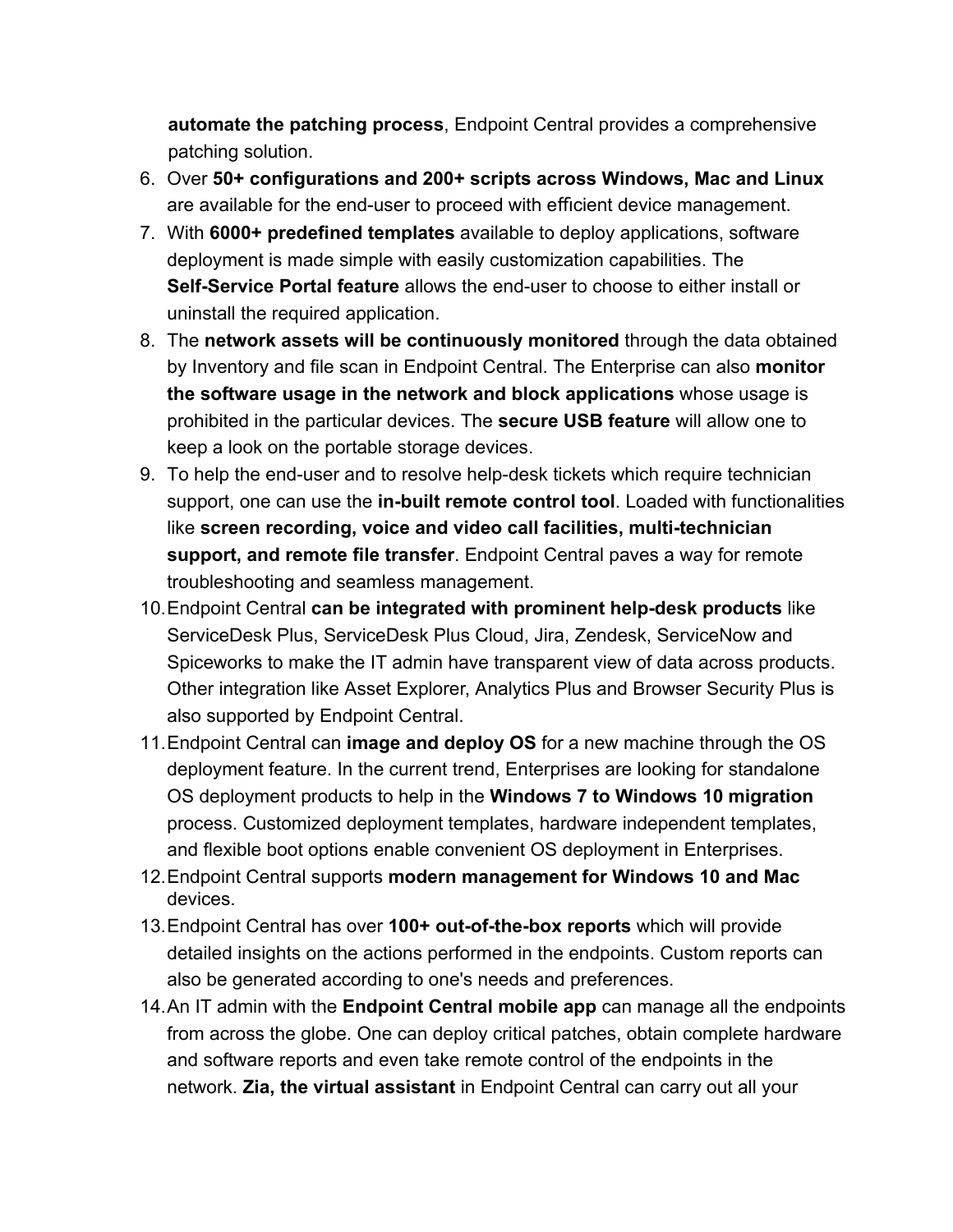tasks through voice recognition.

15.Additional offerings like **secure gateway service, fail over service and multi-language support** ensure efficient endpoint management of the network.

## **Awards and Recognitions:**

- ManageEngine is recognized in the Gartner Magic Quadrant for Unified Endpoint Management Tools for two consecutive years.
- Endpoint Central is recognized by customers as on April 2019 Gartner Peer Insights Customer's Choice Award for Unified Endpoint Management tool.
- ManageEngine recognized as a Contender in the 2019 Forrester Wave for Unified Endpoint Management (UEM).
- G2 recognizes ManageEngine as a High Performer and the Momentum Leader in UEM.
- CDM Next Gen UEM ManageEngine recognized for Next Gen Unified Endpoint Management in London.
- ManageEngine is listed as a "major player" in IDC MarketScape Worldwide Unified Endpoint Management software.

## **A quick summary:**

ManageEngine Endpoint Central manages over 7 million endpoints with a happy customer base of 12,000+ organizations. We have over 85% of customers who renew the product annually. This is the number of satisfied customers who continue to trust ManageEngine's credibility and Endpoint Central's capabilities. With a complete endpoint management and security solution in place, rest assured that the Endpoint Central will watch over all the endpoints in the Enterprise.